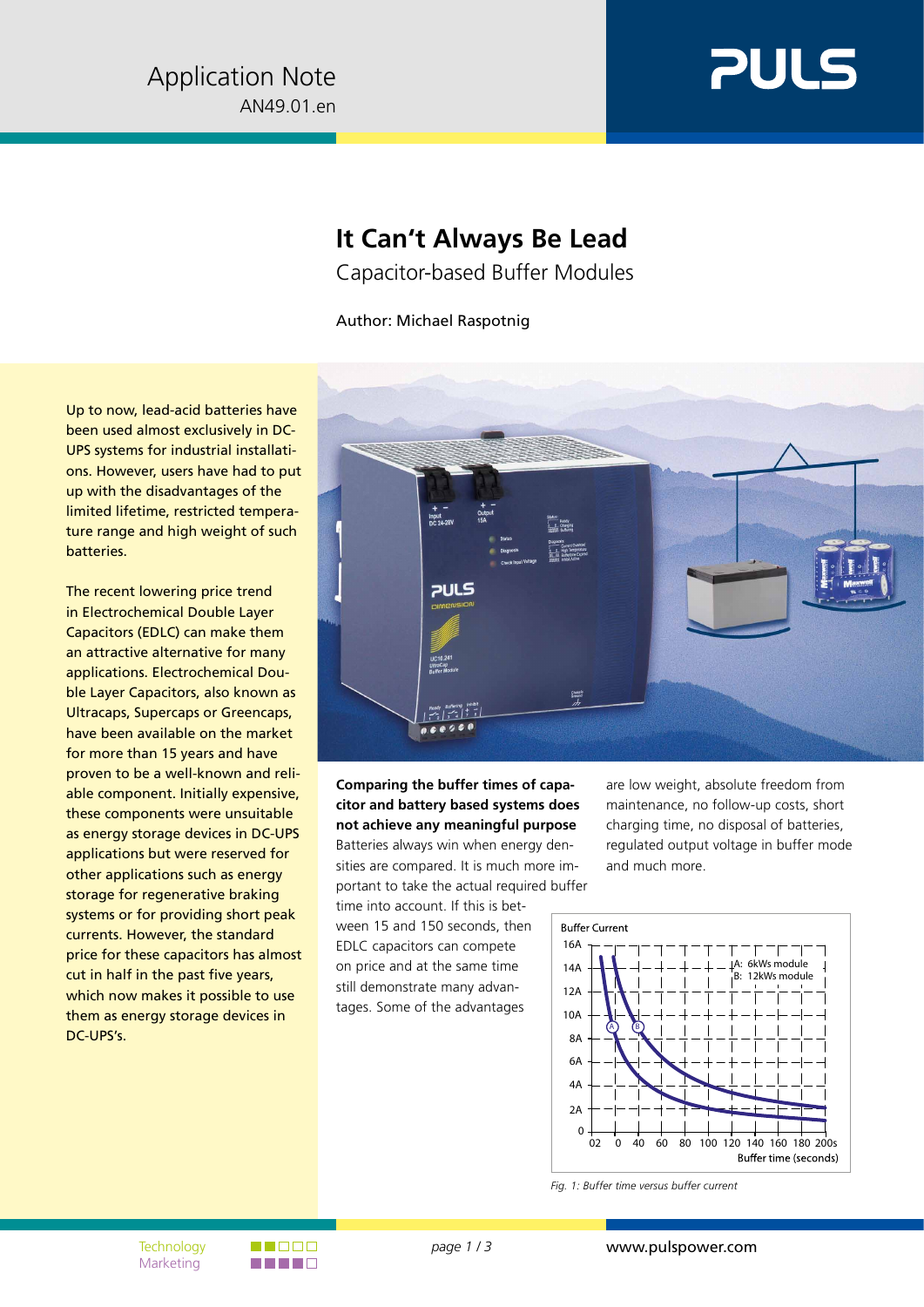**Lifetime – A False Sense of Security?**

Lead-acid batteries have a very limited lifetime. The "long" lifetime frequently stated according to Eurobat is misleading. This applies only under ideal conditions, 20°C ambient temperature, and also does not take into account the aging of the battery occurring during storage. Temperature has the greatest influence on the reduction in lifetime. Increasing the temperature by 10°C halves the stated life. If one also does not considers the aging by storage, then a 6-9 year battery according to Eurobat quickly becomes one which requires replacement after only 1.5 years when taking all these effects into account.



Electrochemical Double Layer Capacitors are not affected by cold and can tolerate temperatures down to -40°C. This makes these components ideal for applications outdoors, in mobile applications and applications in solar or wind energy projects. With lead-acid batteries, the hydrogen freezes on charging at temperatures below -10°C and damages the battery. Only expensive pure lead batteries are suitable for such applications. Electrochemical Double Layer Capacitors provide their full capacity even up to +60°C, which makes it possible to use them inside an enclosed non-ventilated switchgear cabinet. With lead-acid batteries,



*Fig. 2: Lifetime expectancy versus temperature of buffer modules utilizing Electrochemical Double Layer Capacitors (EDLC)*

One does not have to deal with such problems when using Electrochemical Double Layer Capacitors. The capacitors are permanently installed in the device and cannot be replaced and have the same lifetime expectancy as the power supply unit itself when the buffer module is correctly designed. In practice, this is longer than 10 years in a typical application.

The storage time of Electrochemical Double Layer Capacitors is practically unlimited. They do not have to be recharged regularly and do not cause any issues if an installation should be put into service after a lengthy period of time.

hydrogen typically escapes at temperatures greater than +45°C, which creates a destructive process or can cause an explosion. It is not without reason that installing lead-acid batteries outside switchgear cabinets is recommended. In contrast to lead-acid batteries, Electrochemical Double Layer Capacitors emit no hydrogen and ventilation of the switchgear cabinet as required by EN 50272-2 for lead-acid batteries, is not required.

## **A New Unit – kWs or kJ**

The capacitor voltage is reduced continuously on discharge. Therefore, stating the energy in Ah (ampere hours) as is the practice for batteries, makes no sense and so the energy is stated in Wh (watt hours) or in kWs (kilowatt seconds). It is also frequently stated as kJ (kilojoule). 1 kJ corresponds exactly to 1 kWs. 1 kWs means that the device can supply 1 kW for one second or 100 W for 10 seconds. The energy in a capacitor is calculated according to the following formula:

## **Energy (Ws) = ½ CU2**

This describes the energy to completely discharge to zero volts. However, in practice, the converters cannot work down to zero volts, so that one cannot use the full energy. Caution is therefore required here: The buffer modules are classified according to their nominal energy and not according to the usable energy. When determining the buffer time, always use the data sheets or diagrams and not the simple equation stated above.



*Fig. 3: Voltage curves on discharge with constant current*